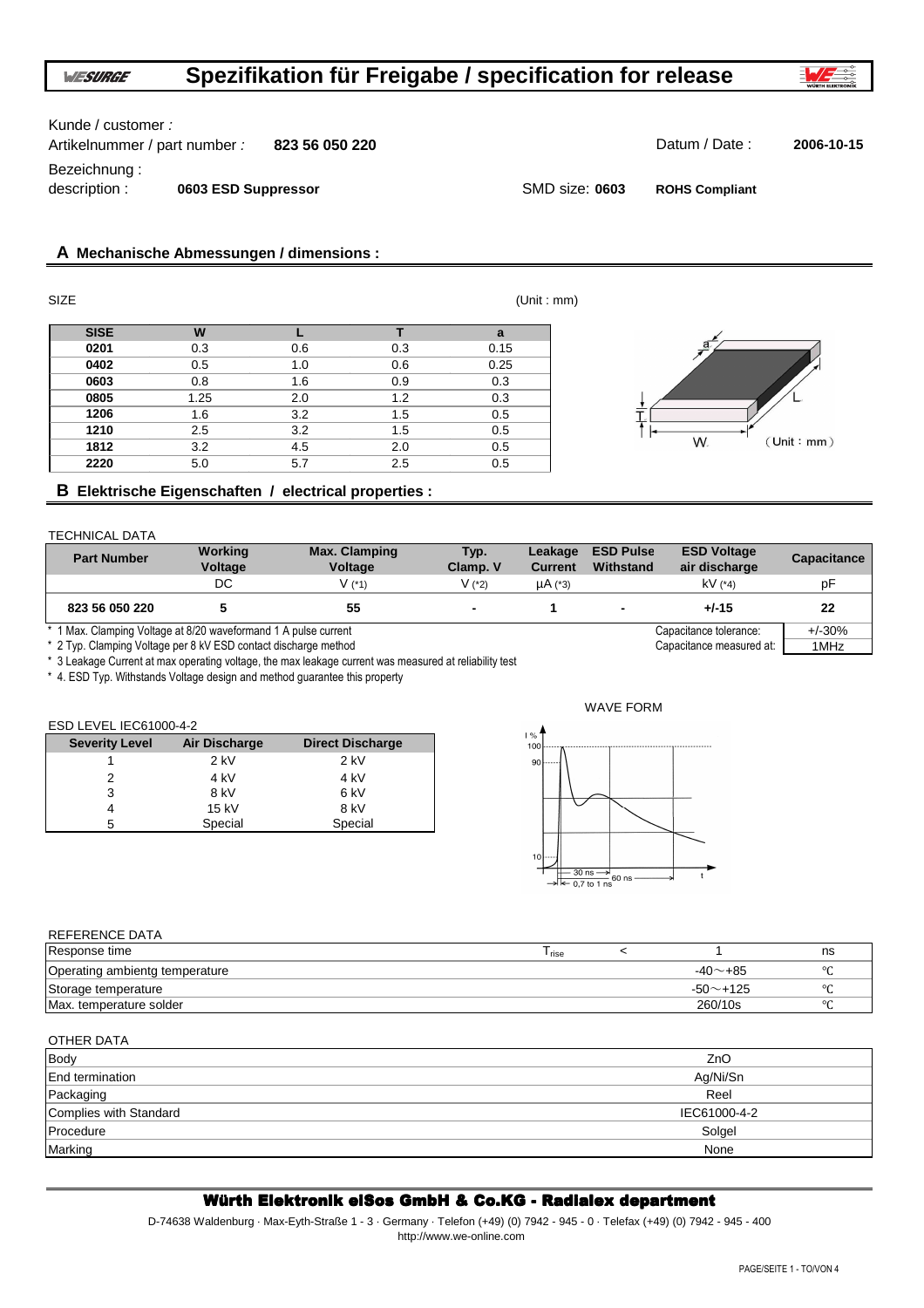

Kunde / customer :

Artikelnummer / part number : **823 56 050 220**

Bezeichnung :

description : **0603 ESD Suppressor** SMD size: **0603**

# **C Lötpad / soldering spec. :**

# RECOMMENDED SOLDER PAD LAYOUT **EXAMPLE 2018** (Unit : mm)

| <b>SISE</b> | A           | в           | C           | D           |
|-------------|-------------|-------------|-------------|-------------|
| 0201        | 0.25        | 0.32        | 0.85        | 0.3         |
| 0402        | $0.4 - 0.6$ | $1.0 - 1.8$ | $0.6 - 0.7$ | $0.6 - 1.2$ |
| 0603        | $0.8 - 1.2$ | $1.7 - 3.0$ | $1.2 - 1.6$ | $0.9 - 1.8$ |
| 0805        | $1.0 - 1.5$ | $2.1 - 3.8$ | $1.5 - 2.1$ | $1.1 - 2.3$ |
| 1206        | $1.8 - 2.5$ | $3.0 - 5.8$ | $1.8 - 2.6$ | $1.2 - 3.3$ |
| 1210        | $1.8 - 2.5$ | $3.2 - 6.1$ | $2.8 - 3.8$ | $1.3 - 3.5$ |
| 1812        | $2.5 - 3.5$ | $4.0 - 7.3$ | $3.3 - 4.5$ | $1.5 - 3.8$ |
| 2220        | $3.5 - 4.6$ | $5.0 - 8.5$ | $5.2 - 6.2$ | $1.5 - 3.9$ |



1 - The solder paste shall be printed in a thickness of 150 to 200µm.

2 - The SIR test of the solder paste shall be done (Based on JIS-Z-3284)

3 - IR reflow Pb Free Process suggestin profile (Based on J-STD-020-C):

Rapid heating, partial heating or rapid cooling will easily cause defect of the component. So preheating and gradual cooling process is suggested. IR soldering has the highest yields due to controlled heating rates and solder liquidus times. Make sure that the element is not subjected to a thermal gradient steeper than 3 degrees per second. 2 degrees per second is the ideal gradient. During the soldering process, pre- heating to within 175 degrees of the solders peak temperature is essential to minimize thermal shock.

Soldering recommend paste is Sn 96.5/Ag 3.5

- Preheat
	- 1.The temperature rising speed is suggested to be 2~3℃/s. 2.Appropriate preheat time will be from 60 to 120 seconds.

3.Temp. maintain at 175 +/-25°C 120 seconds.

- Heating

- 1.Careful about sudden rise in temperature as it may worsen the solder ability.
- 2.Set the peak temperature in 235℃10-20s or 260°C 3-10s.

- Cooling

1.Ramp down rate 6°C/s max.

- ※Perform adequate test in advance as the reflow temperature profile will vary according to the conditions of the manufacturing process, and the specification of the reflow furnace
- 4 Hand Soldering Process

Preheating 150°C

Temperature of soldering iron tip 380°C max. 3 to 5 sec The Varistorrs shall be cooled gradually at room ambient temperature

5 - Ultrasonic cleaning

For preventing failures or damages. Frequency 29MHz max - radied Power 20W/l max - Period 5mn max 175  $\frac{1}{2}$ 



### Würth Elektronik eiSos GmbH & Co.KG - Radialex department Würth Elektronik eiSos GmbH & Co.KG - Radialex department

D-74638 Waldenburg · Max-Eyth-Straße 1 - 3 · Germany · Telefon (+49) (0) 7942 - 945 - 0 · Telefax (+49) (0) 7942 - 945 - 400 http://www.we-online.com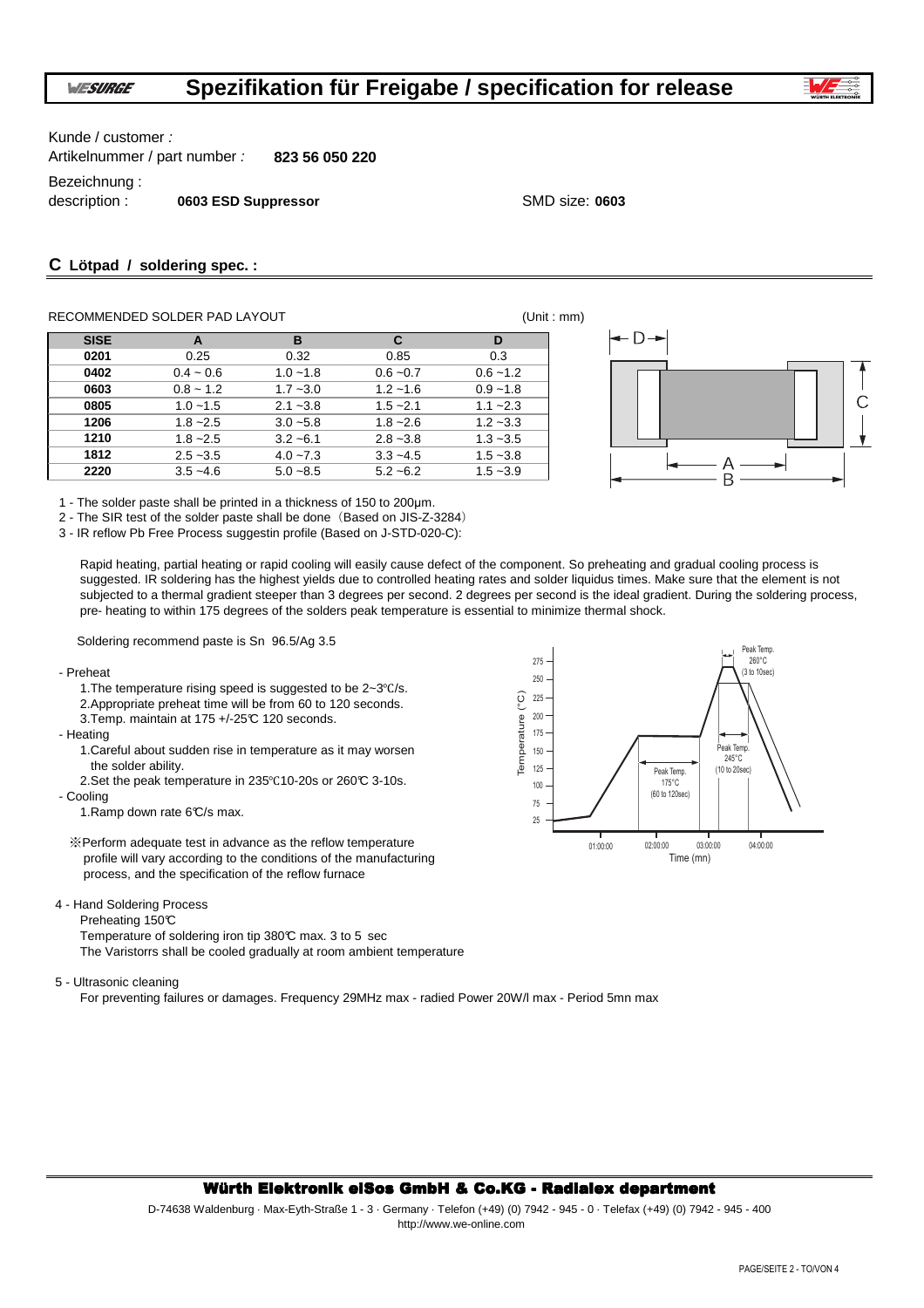

Kunde / customer :

Artikelnummer / part number : **823 56 050 220**

Bezeichnung :

description : **0603 ESD Suppressor** SMD size: 0603

# **D Rollenspezifikation / tape and reel specification :**

1 - Carrier tape and transparent cover tape should be heat-sealed to carry the products, and the reel should be used to reel the carrier tape.

2 - The adhesion of the heat-sealed cover tape shall be  $40 + 20/ -15$ grams.

3 - Both the head and the end portion of the taping shall be empty for reel package and SMT auto-pickup machine. And a normal paper tape shall be conected in the head of taping for the operator to handle.

(Unit : mm)



### TAPE SPECIFICATION (Unit : mm)

| <b>Symbol</b> | $A_0$ | $B_0$ | $K_0$ | T <sub>2</sub> | т.    | $D_0$   | $D_1$ | P <sub>1</sub> | P <sub>2</sub> | P <sub>0</sub> | W     | Е     | F     |
|---------------|-------|-------|-------|----------------|-------|---------|-------|----------------|----------------|----------------|-------|-------|-------|
|               | ±0.10 | ±0.10 | ±0.10 | ±0.05          | ±0.05 | $+0.10$ | ±0.05 | ±0.10          | ±0.05          | ±0.05          | ±0.20 | ±0.10 | ±0.05 |
|               |       |       |       |                |       | $-0.00$ |       |                |                |                |       |       |       |
| 0201          | 0.38  | 0.68  | 0.44  | 0.22           | ٠.    | 1.50    | ٠.    | 2.00           | 2.00           | 4.00           | 8.00  | 1.75  | 3.50  |
| 0402          | 0.85  | 1.25  | 0.65  | 0.22           | 0.10  | 1.50    | 1.00  | 2.00           | 2.00           | 4.00           | 8.00  | 1.75  | 3.50  |
| 0603          | 1.05  | 1.88  | 0.95  | 0.22           | 0.10  | 1.50    | 1.00  | 4.00           | 2.00           | 4.00           | 8.00  | 1.75  | 3.50  |
| 0805          | 1.42  | 2.30  | 1.04  | 0.22           | 0.10  | 1.50    | 1.00  | 4.00           | 2.00           | 4.00           | 8.00  | 1.75  | 3.50  |
| 1206          | 1.88  | 3.50  | 1.27  | 0.22           | 0.10  | 1.50    | 1.00  | 4.00           | 2.00           | 4.00           | 8.00  | 1.75  | 3.50  |
| 1210          | 2.18  | 3.46  | 1.45  | 0.22           | 0.10  | 1.50    | 1.00  | 4.00           | 2.00           | 4.00           | 8.00  | 1.75  | 3.50  |
| 1812          | 3.66  | 4.95  | 1.74  | 0.25           | 0.10  | 1.50    | 1.50  | 8.00           | 2.00           | 4.00           | 12.00 | 1.75  | 5.50  |
| 2220          | 5.10  | 5.97  | 2.80  | 0.25           | 0.10  | 1.50    | 1.50  | 8.00           | 2.00           | 4.00           | 12.00 | 1.75  | 5.50  |

### Würth Elektronik eiSos GmbH & Co.KG - Radialex department

D-74638 Waldenburg · Max-Eyth-Straße 1 - 3 · Germany · Telefon (+49) (0) 7942 - 945 - 0 · Telefax (+49) (0) 7942 - 945 - 400 http://www.we-online.com